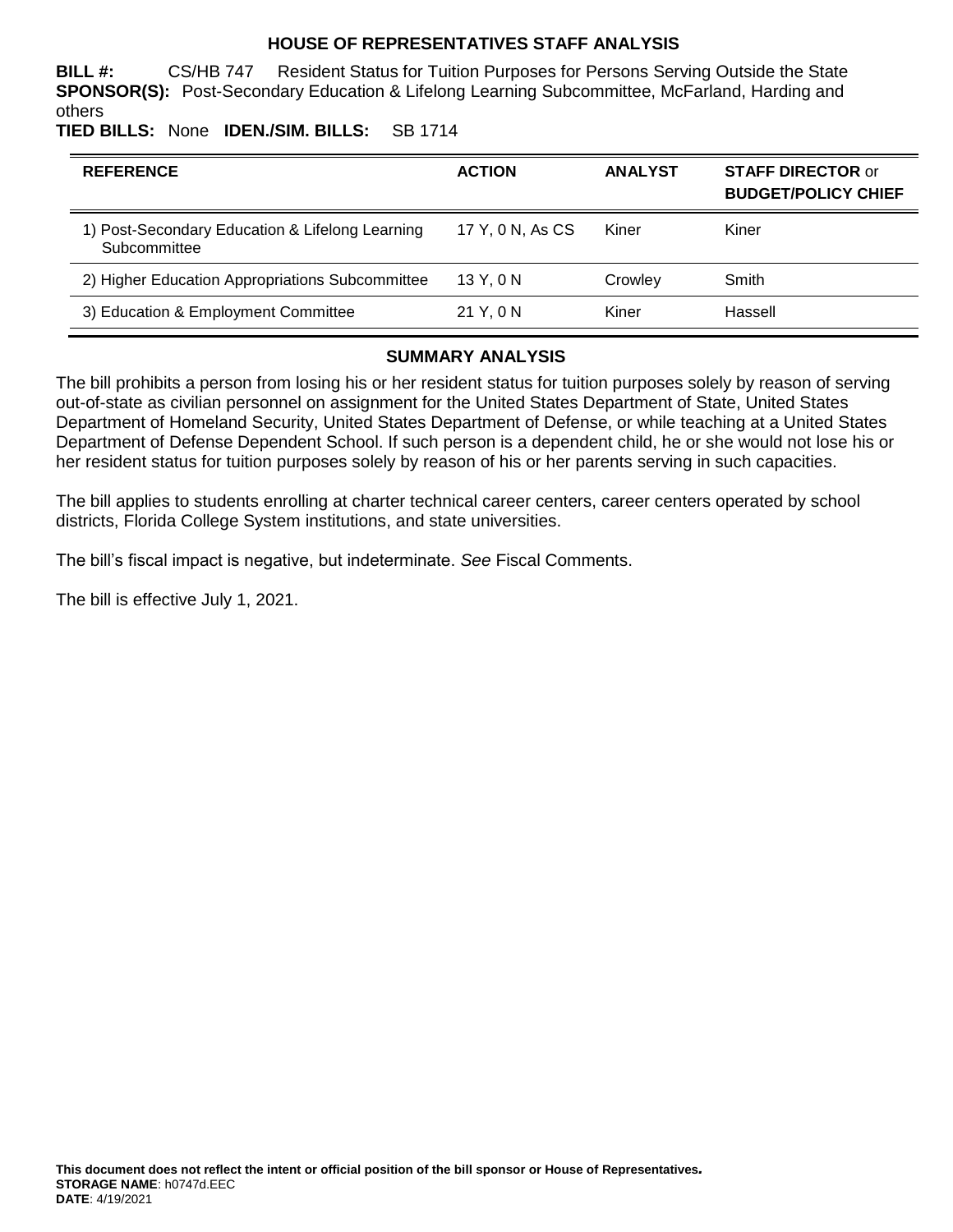## **FULL ANALYSIS**

## **I. SUBSTANTIVE ANALYSIS**

## A. EFFECT OF PROPOSED CHANGES:

### Tuition and Out-of-State Fees

Under Florida law, 'tuition' is defined as the basic fee charged to a student for instruction provided by a public postsecondary educational institution in the state.<sup>1</sup> A student who is classified as a 'resident for tuition purposes' is a student who qualifies for the in-state tuition rate. $2$ 

An 'out-of-state fee' is the additional fee for instruction provided by a public postsecondary education institution in the state, and is charged to a student who does not qualify for the in-state tuition rate.<sup>3</sup>

Residents for tuition purposes are charged in-state rates for tuition while non-residents pay out-of-state fees in addition to tuition, unless these costs are exempted or waived.<sup>4</sup>

The resident undergraduate tuition rate for the State University System (SUS) is currently set in statute at \$105.07 per credit hour.<sup>5</sup> The average cost of resident and nonresident tuition and fees per credit hour is shown below<sup>6</sup>:

| <b>State University Tuition &amp; Fees<sup>7</sup></b> |                 |             |                 |                |  |  |
|--------------------------------------------------------|-----------------|-------------|-----------------|----------------|--|--|
| <b>Undergraduate</b>                                   | <b>Standard</b> | Average     | <b>Standard</b> | Average        |  |  |
| <b>Baccalaureate</b>                                   | <b>Tuition</b>  | Tuition &   | <b>Tuition</b>  | Tuition &      |  |  |
|                                                        | (Per Credit     | <b>Fees</b> | (Per 30 Credit  | <b>Fees</b>    |  |  |
|                                                        | Hour)           | (Per Credit | Hours)          | (Per 30 Credit |  |  |
|                                                        |                 | Hour)       |                 | Hours)         |  |  |
| <b>Resident</b>                                        | \$105.07        | \$199.72    | \$3,152.10      | \$5,991.79     |  |  |
| <b>Non-Resident</b>                                    | \$105.07        | \$690.63    | \$3,152.10      | \$20,719.07    |  |  |
| <b>Difference</b>                                      |                 | \$490.91    |                 | \$14,727.28    |  |  |

#### Residency Status for Tuition Purposes

Current law requires students to be classified as residents or nonresidents for the purpose of assessing tuition in postsecondary educational programs offered by charter technical career centers, career centers operated by school districts, Florida College System (FCS) institutions, and state universities. Students pay differing tuition rates based on their status as a resident or nonresident of Florida.<sup>8</sup>

Applicants to a postsecondary institution must meet certain qualifying standards in order to be classified as a resident of Florida for tuition purposes. The applicant, or in the case of a dependent child, his or her parents,<sup>9</sup> must establish legal residence in Florida and must have maintained legal residence for at

 $\overline{a}$ 

**STORAGE NAME**: h0747d.EEC **PAGE: 2**  $9$  s. 1009.21(1)(f), F.S., defines the term, 'parent' to mean "either or both parents of a student, any guardian of a student, or any person in a parental relationship to a student." The legal residence of a dependent child's parents is prima facie evidence of the dependent child's residence. Section 1009.21(4), F.S.

<sup>&</sup>lt;sup>1</sup> s. 1009.01(1), F.S. Additionally, the definition states that "[a] charge for any other purpose shall not be included within this fee." <sup>2</sup> s. 1009.21(1)(g), F.S.

<sup>&</sup>lt;sup>3</sup> s. 1009.01(2), F.S. Adding that "[a] charge for any other purpose shall not be included within this fee."

<sup>4</sup> s. 1009.24(2), F.S.

 $5$  s. 1009.24(4)(a), F.S.

<sup>6</sup> *See* State University System of Florida, Tuition and Required Fees, 2020-211.

<sup>7</sup> *Id*.

<sup>8</sup>*See* ss. 1009.22, 1009.23, and 1009.24, F.S. Out-of-state tuition is established by each university board of trustees, subject to the approval of the BOG. Section 1009.24(4)(c), F.S.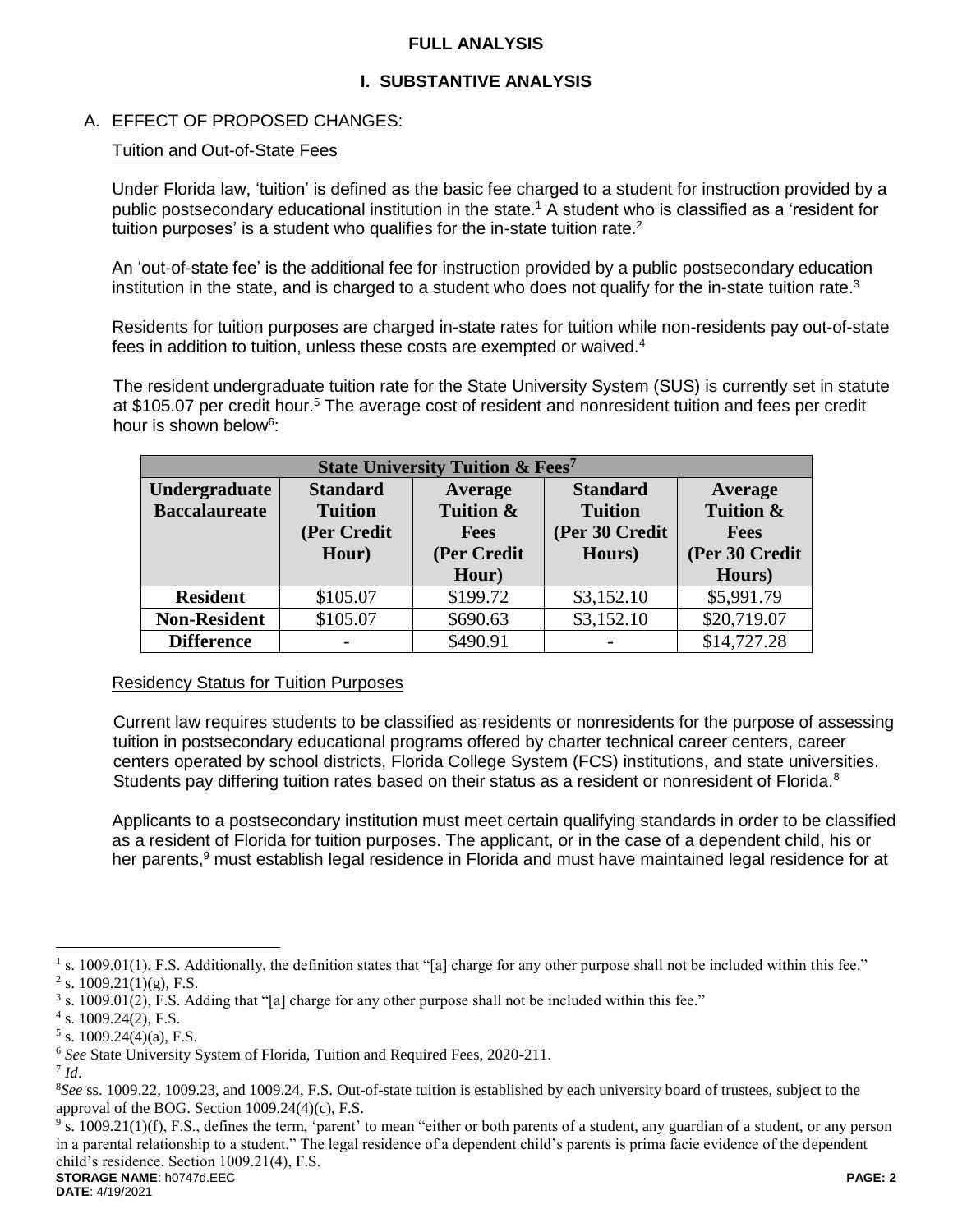least 12 consecutive months immediately prior to the applicant's enrollment in a postsecondary institution.<sup>10</sup>

Each postsecondary institution determines the residency status of the students who apply for admission to the institution.<sup>11</sup> Each applicant must provide to the institution a statement of length of residence and establish that his or her presence in the state is for the purpose of maintaining a bona fide domicile and not as a temporary residence or residence incident to enrollment.<sup>12</sup>

#### Residency for Tuition Purposes for Active Duty Military Servicemembers

Florida law prohibits a person from losing his or her resident status for tuition purposes solely by reason of serving, or, if such person is a dependent child, by reason of his or her parent or parents serving, in the United States Armed Forces out-of-state.<sup>13</sup>

Florida law also classifies active duty members of the United States Armed Services, their spouses, and their dependent children residing or stationed in Florida at the time of acceptance to a Florida College System institution or state university, as residents for tuition purposes.<sup>14</sup> Such individuals are also classified as residents for tuition purposes if they attend a Florida College System institution or state university within 50 miles of the military establishment where they are stationed at the time of acceptance or if such military establishment is within a county contiguous to Florida.<sup>15</sup> Florida Active drilling members of the Florida National Guard are also classified as residents for tuition purposes.<sup>16</sup>

#### Federal Veteran Education Benefits

### *Post-9/11 Veterans Educational Assistance Act of 2008*

Congress enacted the Post-9/11 Veterans Educational Assistance Act (Act) of 2008, also known as the Post-9/11 GI Bill (GI Bill), which took effect August 1, 2009.<sup>17</sup> The Act provides up to 36 months of educational benefits to veterans and servicemembers and their dependent children.<sup>18</sup>

## State Veteran Education Benefits and Residency

Florida law requires a state university, Florida College System institution, or a career center to waive out-of-state fees for an honorably discharged veteran of the United States Armed Forces, the United States Reserve Forces, or the National Guard who physically resides in the state while enrolled in the institution, or who uses education assistance provided by the United States Department of Veterans Affairs who physically resides in this state while enrolled in the institution.<sup>19</sup>

Florida law waives undergraduate-level tuition and career certificate programs at state universities, Florida College System institutions, and career centers for Florida recipients of the Purple Heart and other combat-related decorations superior in precedence to the Purple Heart, under certain conditions.<sup>20</sup>

 $\overline{a}$ 

**STORAGE NAME**: h0747d.EEC **PAGE: 3 DATE**: 4/19/2021

 $^{10}$  s. 1009.21(2)(a)1., F.S. A legal resident, for purposes of tuition, is a person who has maintained his or her residence in Florida for the preceding year, has purchased a home which is occupied by him or her as his or her residence, or has established a domicile in Florida pursuant to s. 222.17, F.S. Section 1009.21(1)(d), F.S.

<sup>11</sup> *Id*.

 $12$  s. 1009.21(3)(c), F.S.

 $13$  s. 1009.21(7), F.S.

 $14$  s. 1009.21(10), F.S.

<sup>15</sup> *Id.*

<sup>16</sup> *Id.*

<sup>&</sup>lt;sup>17</sup> Pub. L. No. 110-252, 122 STAT. 2323. The GI Bill has since been amended.

<sup>&</sup>lt;sup>18</sup> In addition to tuition and fees, educational benefits include payment for housing, books, and supplies.

<sup>&</sup>lt;sup>19</sup> s. 1009.26(13), F.S.

 $20$  s. 1009.26(8), F.S.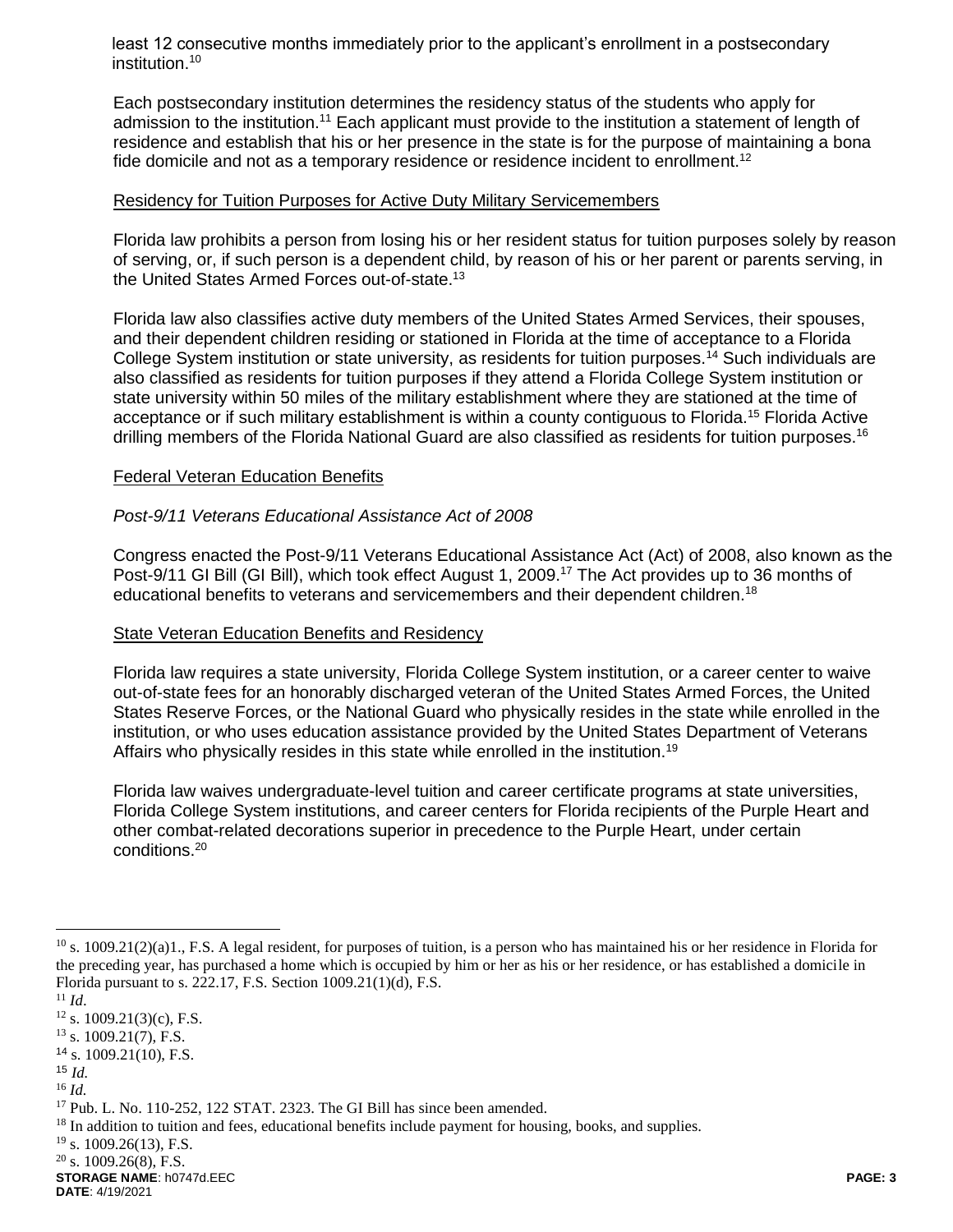Dependent children and spouses of veterans who died from a service-connected disability or who are 100-percent service-connected permanently and totally disabled may receive scholarships through the Scholarships for Children and Spouses of Deceased or Disabled Veterans program.<sup>21</sup>

Residency Status for Tuition Purposes for U.S. Citizens Outside of the U.S. Department of Defense Dependent School or American International School

Florida law classifies U.S. citizens living outside the United States who are teaching at a Department of Defense Dependent School or in an American International School and who enroll in a graduate level education program which leads to a Florida teaching certificate as residents for tuition purposes.<sup>22</sup>

## **Effect of Proposed Changes**

The bill prohibits a person from losing his or her resident status for tuition purposes solely by reason of serving out-of-state as civilian personnel on assignment for the United States Department of State, United States Department of Homeland Security, United States Department of Defense, or while teaching at a United States Department of Defense Dependent School. If such person is a dependent child, he or she would not lose his or her resident status for tuition purposes solely by reason of his or her parents serving in such capacities.

The bill applies to students enrolling at charter technical career centers, career centers operated by school districts, Florida College System institutions, and state universities.

## B. SECTION DIRECTORY:

- **Section 1.** Amends s. 1009.21, F.S.; prohibiting the loss of resident status for tuition purposes solely by reason of certain service.
- **Section 2.** Provides an effective date of July 1, 2021.

# **II. FISCAL ANALYSIS & ECONOMIC IMPACT STATEMENT**

- A. FISCAL IMPACT ON STATE GOVERNMENT:
	- 1. Revenues:

*See* Fiscal Comments.

2. Expenditures:

None.

- B. FISCAL IMPACT ON LOCAL GOVERNMENTS:
	- 1. Revenues:

*See* Fiscal Comments.

2. Expenditures:

None.

C. DIRECT ECONOMIC IMPACT ON PRIVATE SECTOR:

The bill prevents a person, or his or her dependent child, from losing his or her classification as a resident for tuition purposes solely by reason of serving outside of the state as civilian personnel on

 $\overline{a}$